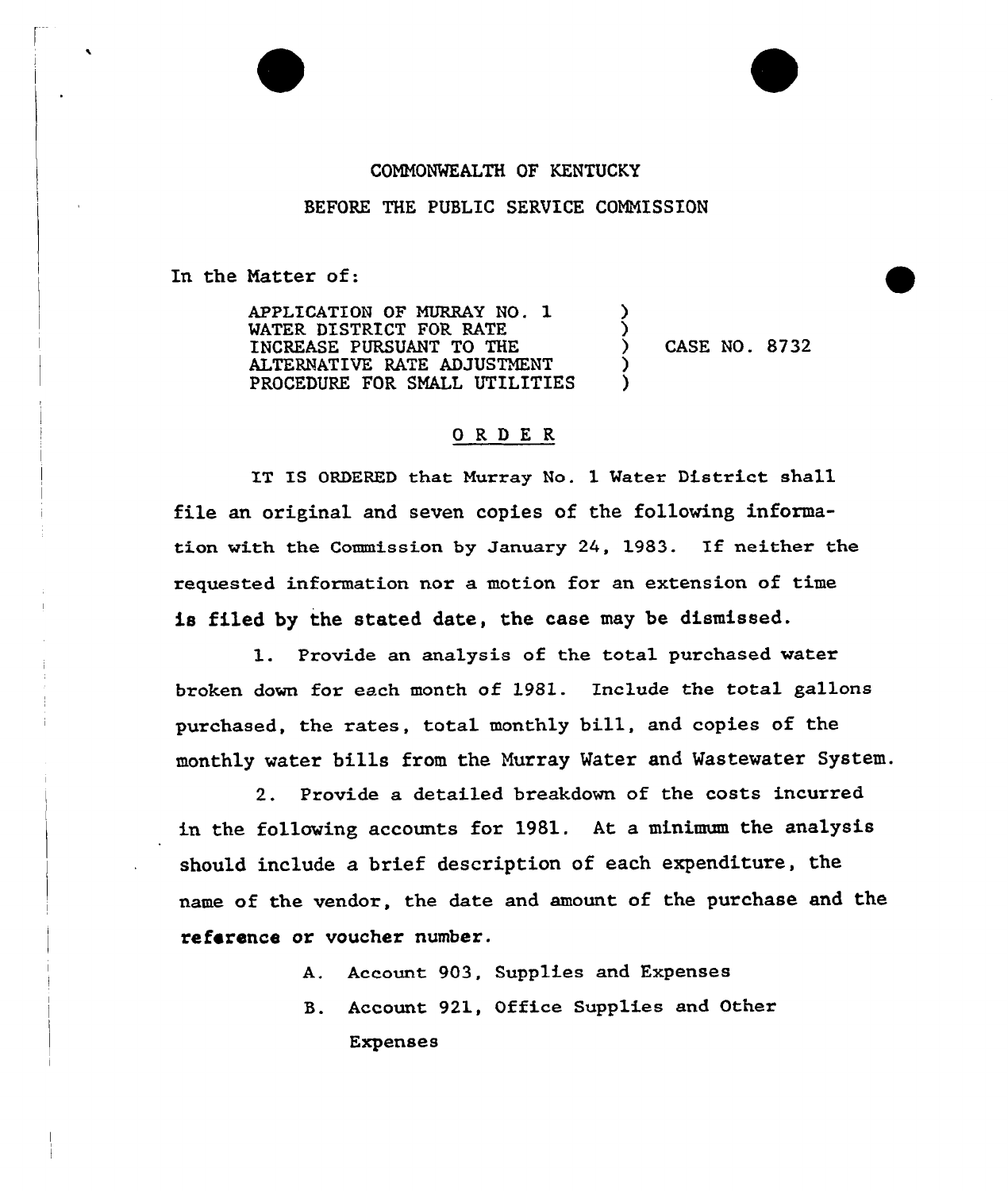

- A. Name of employee or officer.
- B. Job title and a complete description of the duties and responsibilities.
- C. Total amount of compensation and employee benefits charged to operating expenses for each employee during 1981 and the account charged.
- D. Rate of pay for each employee of the district at the beginning of 1981 and at the end of 1981.
- E. Total amount of regular hours and overtime hours worked during 1981 by each employee.

4. Provide a schedule which shows the type and amount of coverage provided and the annual premium for each insurance policy in force during 1981.

5. Provide a detailed explanation as to when the district began paying office and plant salaries and to which accounts these charges are recorded.

6. The application states that in the past some costs for billings, collections and accounting vere shared by another firm through a monthly service fee. Provide a detailed analysis of all costs during 1981 related to this service fee and the account charged.

 $-2-$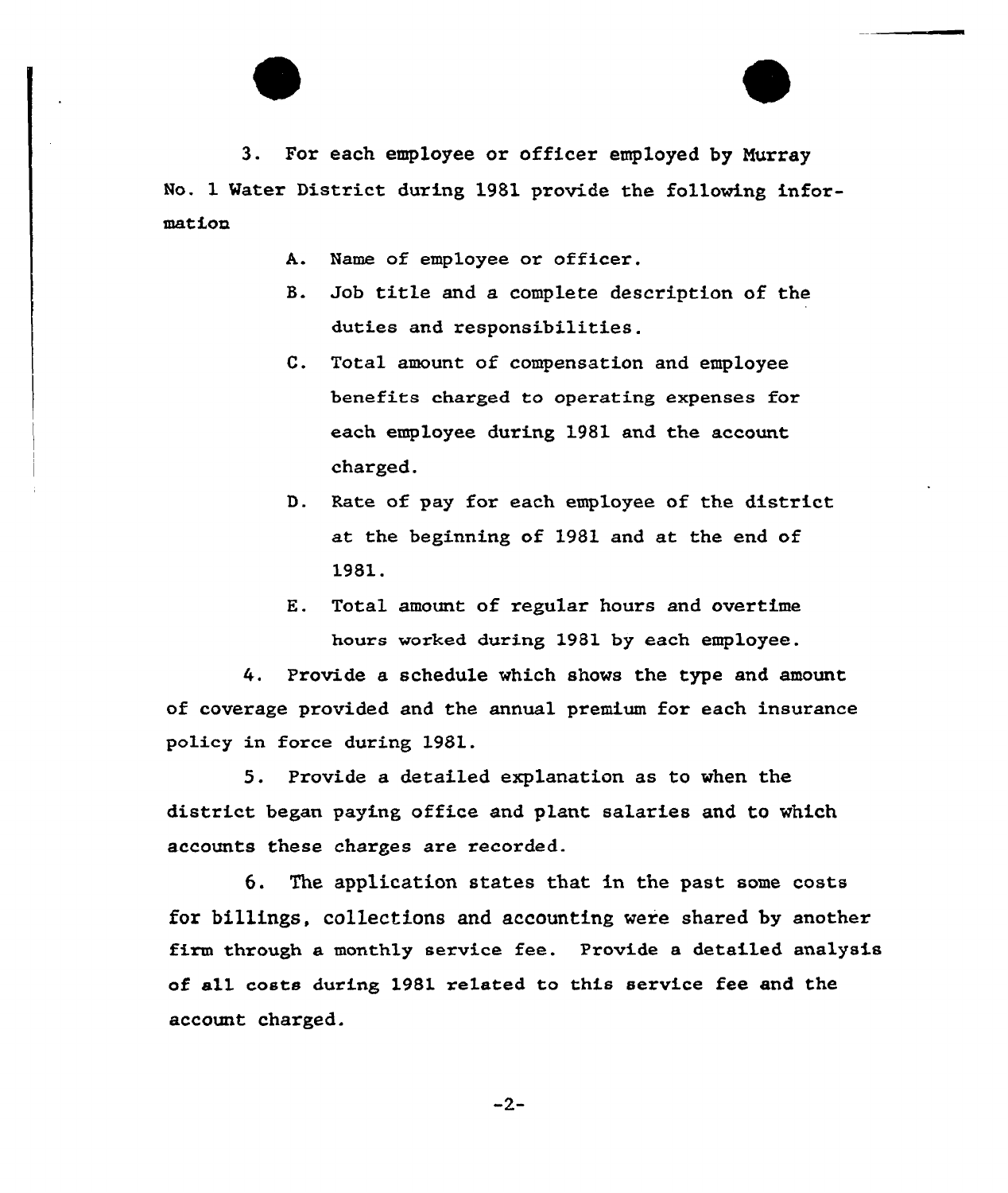7. The Commission has developed a new form for utilities to complete when filing under the alternative rate adjustment procedure for small utilities. Since your filing was made on the old forms please complete the attached pages from the new form.

8. Provide a detailed billing analysis for the year 1981 in accordance with the instructions in pages 5-8 attached.

9. Provide a list showing the number of customers for each size metex.

10. Provide reasons for the proposed change in rate design, including any studies or analyses and an explanation as to how the proposed design was arrived at.

ll. Provide detailed cost information justifying the connection charges for each size metex.

12. Provide a list of any special charges showing purpose and amount of each charge.

Done at Frankfort, Kentucky, this 5th day of January, 1983.

PUBLIC SERVICE CONNISSION

For the Commissio

hTTEST:

**Secretary**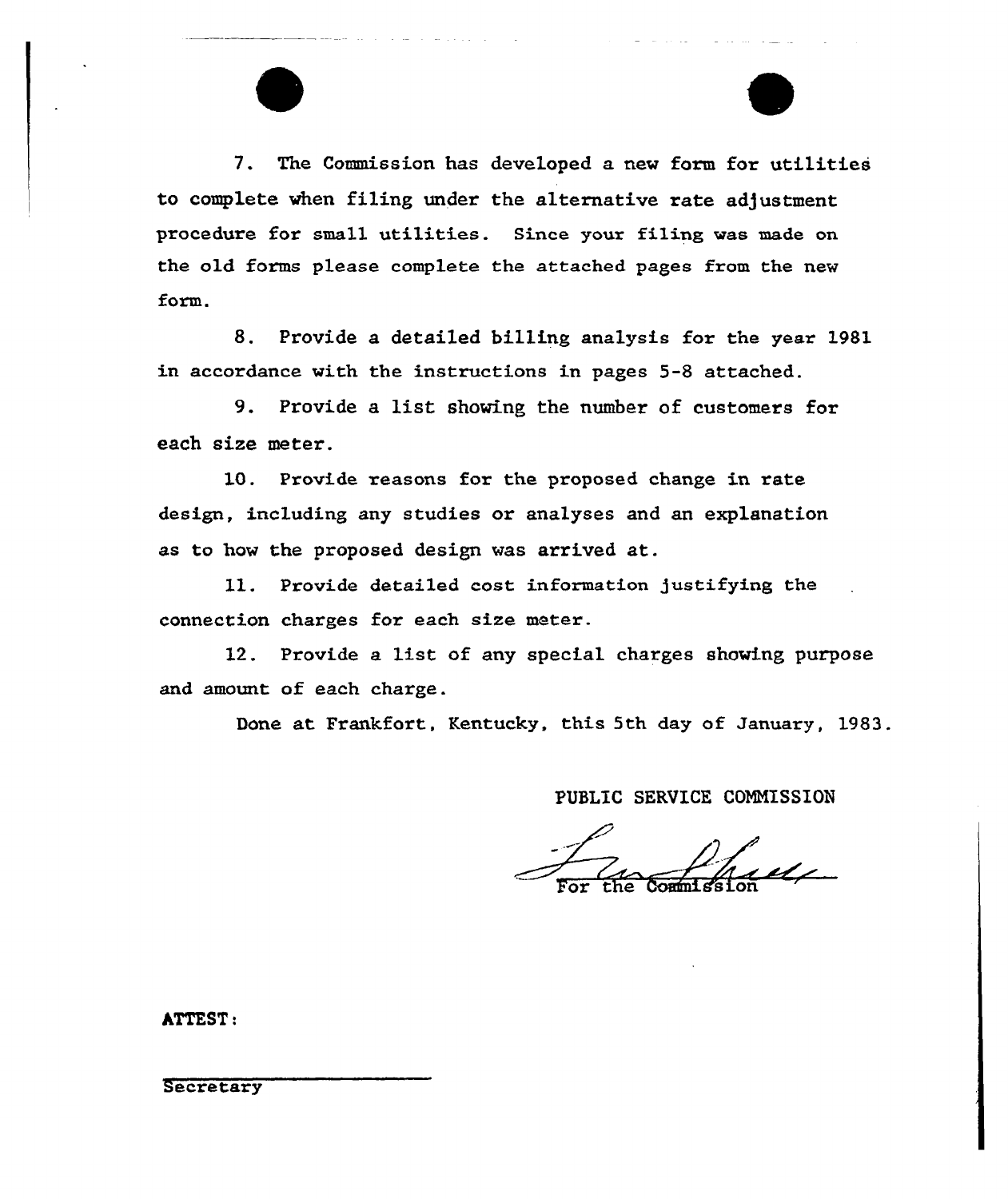Increased Cost Information



- $(1)$ The most recent Annual Report will be used as the basic test period data in order to determine the reasonableness of the proposed rates. The Annual Report used as the basis for this "proposed rates. The Annual Report used as the basis for this<br>"rate revision is the one filed with the Commission for the rate revision is the one filed with the Commission for the 12 months ending December 31, 19
	- a. If you have reason to believe some of the items of revenue and expense listed in the Annual Report  $\ddot{ }$  will increase or decrease, please list each item, the expected increase or decrease and the adjusted amount.

| Item:Per<br>Annual Report | Amount Per<br>Annual Report | Increase<br>(Decrease) | Adjusted<br>Amount |
|---------------------------|-----------------------------|------------------------|--------------------|
| Revenue                   |                             |                        |                    |
| Total Revenue             |                             |                        |                    |

Expense

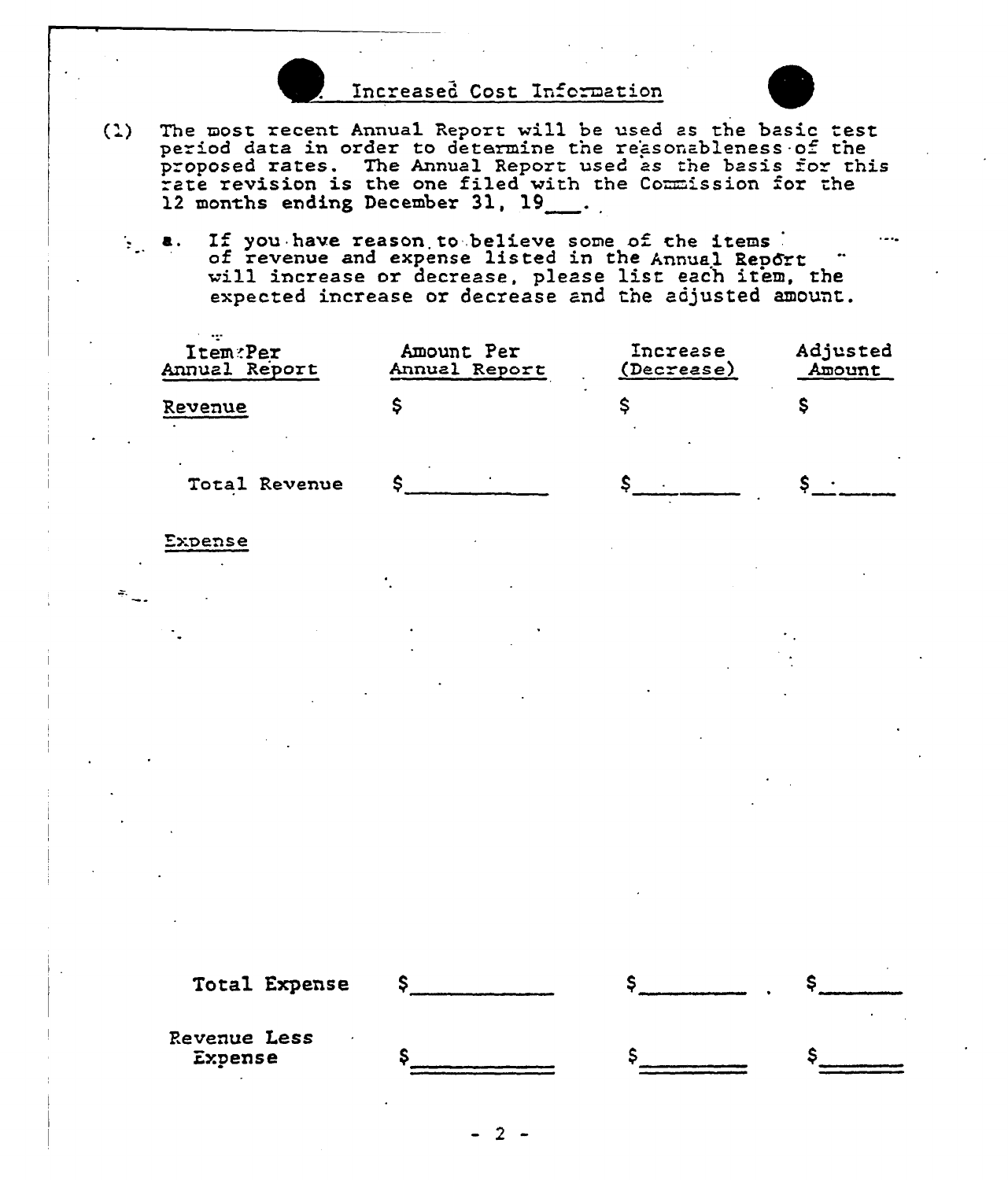Please scribe each-item that you adjusted on the you know it will change. (Please attach in  $2$  and Zces, letters, contracts or receipts which will help in proving the change in cost).

 $\mathbf{b}$ .

 $c.$ 

 $\mathbb{R}_{\omega^*}$ 

Please list your present and proposed rates for each class (i.e., residential, commercial, etc.) of customer and the

|                |               |                | Percent  |
|----------------|---------------|----------------|----------|
| Customer Class | Present Rates | Proposed Rates | Increase |
|                |               |                |          |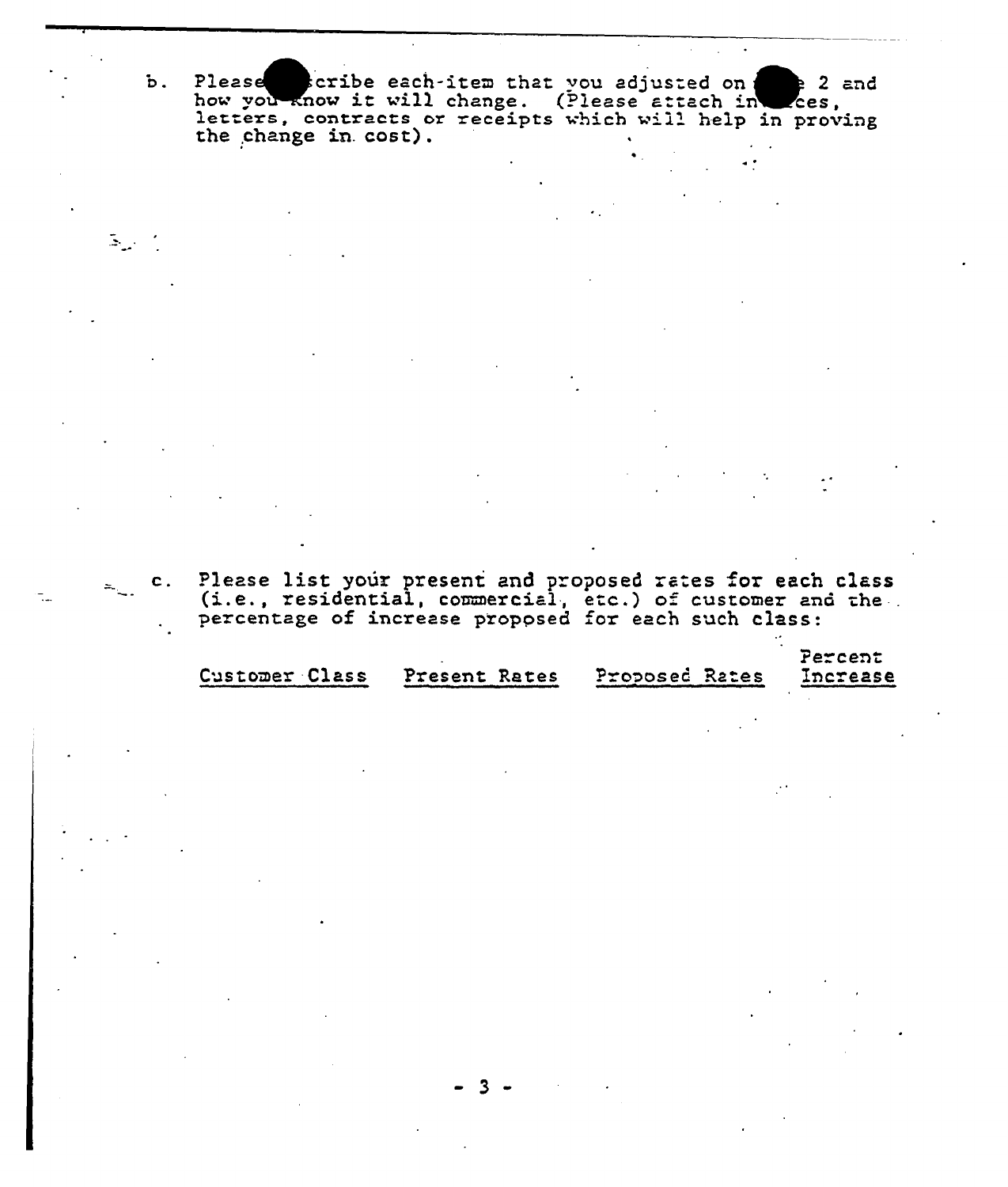



- Please complete the following questions: ε.
	- 1) Please describe any events or occurrences which may have<br>an effect on this rate review that should be brought to the Commission's attention (e.g., excessive line losses, major repairs, planned construction).
	- 2) Total number of customers as of the date of filing:

 $\Delta \omega_{\rm{eff}}$ 

- 3). Total amount of increased revenue requested:
- 4) Please circle Yes or No:
	- a) Does the utility have outstanding indebtedness?<br>indebtedness? No
		- If yes, attach a copy of any documents such as promissory notes, bond resolutions, mortgage agreements, etc.
	- b) Were all revenues and expenses<br>listed in the Annual Report for 19 incurred and collected from January  $1$ to December 31 of that year? Yes ? No

If no, list total revenue and total expense incurred prior to or subsequent to this period and attach invoices or other analysis which show how amounts were arrived at.

- 5) If utility expenses depreciation, attach a copy of the depreciation schedule of utility plant in service.
- 6) Zf utility is <sup>e</sup> sewer utility:
	- a) Attach a copy of the latest State and Federal Income Tax Returns.
	- b) How much of the utility plant was recovered through the sale of lots or other contributions  $\frac{1}{1}$  or %?
- b. Please state the reason or reasons why a rate adjustment is requested. (Attach additional pages if necessary).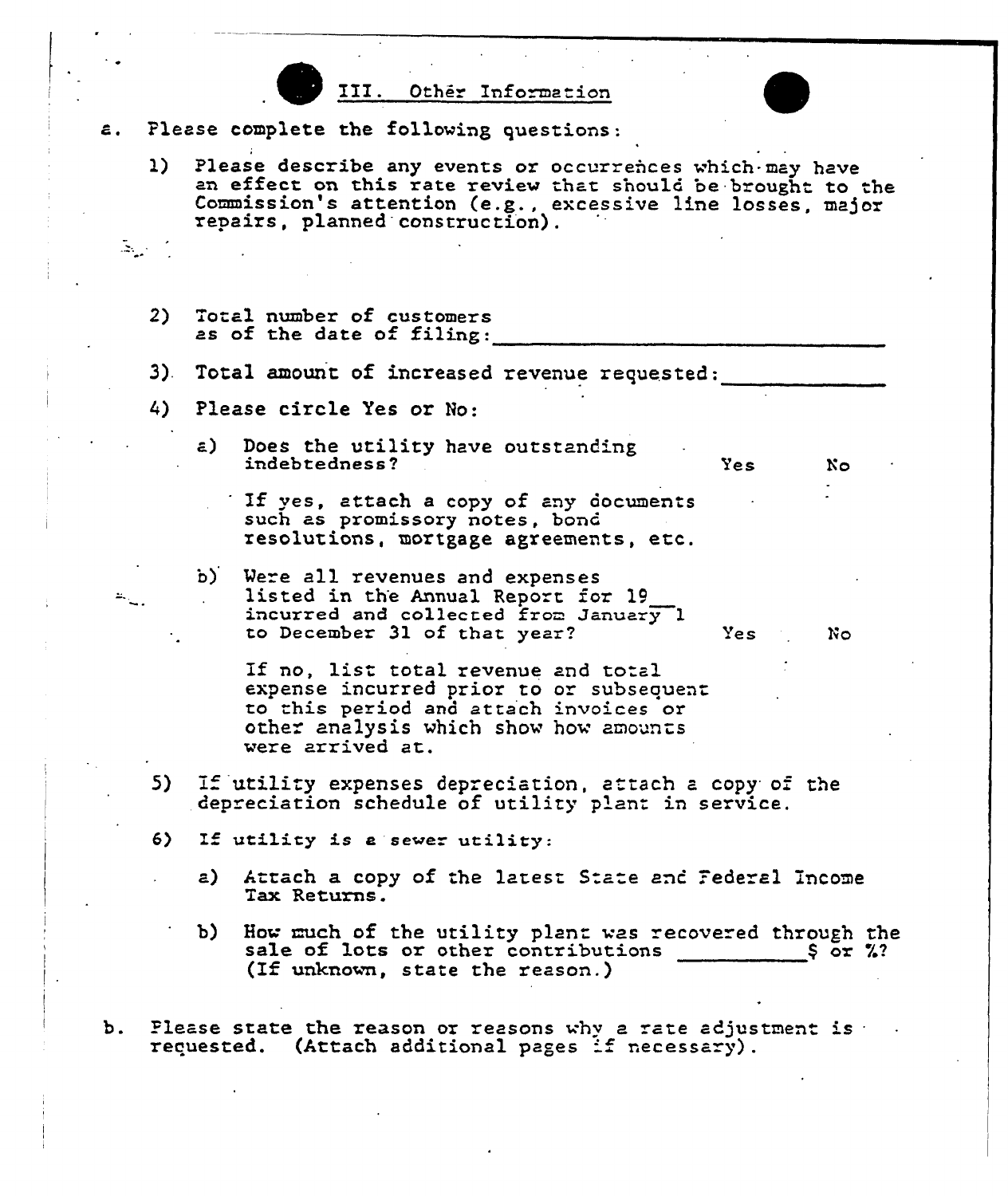## IV. Billing Analvsis

The billing analysis is the chart reflecting the usage by the customers as well as the revenue generated by a specific level of "ates. A billing analysis of both the current and proposed rates is mandatory for analysis of this rate filing. The following is step-by-step description which may be used to complete the billing analysis. <sup>A</sup> completed sample of <sup>a</sup> billing analysis is also included. Although the sample reflects water usage, it is equally applicable for gas companies using <sup>a</sup> declining block rate design. This billing analysis is not intended for companies using<br>a flat rate design.

a. Usage Table (Usage by Rate Increment)

Information needed to complete the usage table should be obtained from the meter books or other available usage records. The usage table is used to spread total usage into the proper incremental rate step.

Column No. 1 is the incremental steps in the present or proposed rate schedule for which the analysis is being made. Column No. 2 is the number of bills in each incremental rate step. Column Vo. <sup>3</sup> is the total gallons used in each incremental rate step. Column Nos. 4, 5, 6, 7, 8 and 9 are labeled to correspond to the incremental rate steps shown in Column No. 1 and contains the actual number of gallons used in each incremental rate step.

Example for completing Usage Table is as follows:

Column No. 1 is incremental rate steps.

Columns No. 2 and 3 are completed by using information ob ained from usage records .

Columns No. 4, 5, 6, 7, 8 and 9 are completed by the following steps:

Step 1: 1st 2,000 gallons minimum bill rate level 432 Bills 518,400 gallons used All bills use 2,000 gallons or less, therefore,<br>all usage is recorded in Column 4.

Step 2: Next 3,000 gallons rate level 1,735 Bills 4,858,000 gallons used 1st 2,000 minimum x 1,735 bills = 3,470,000 gallons - record in Column 4 Next 3,000 gallons - remainder of water over  $2,000 = 1,388,000 - record in Column 5$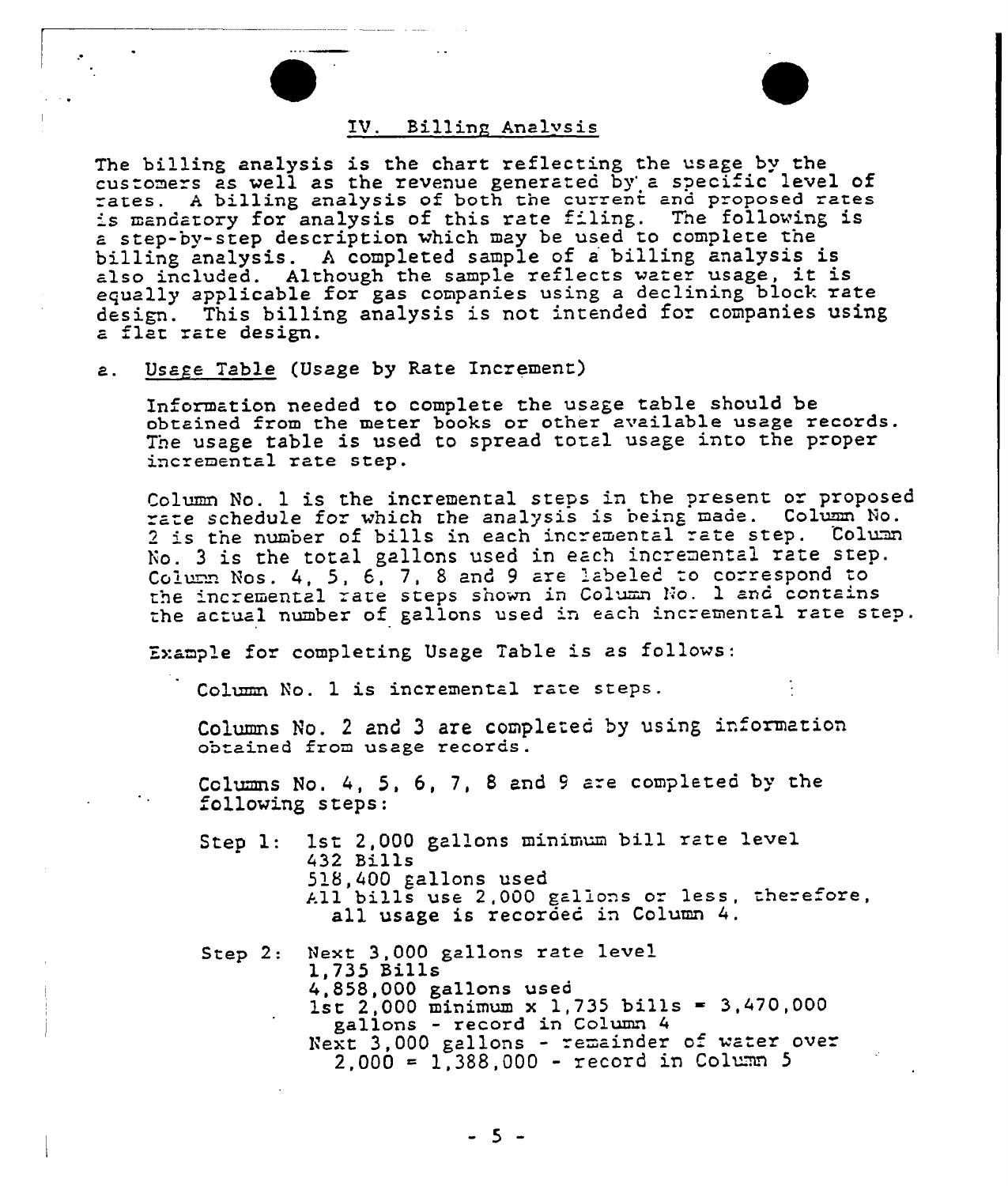

Step 3: Step  $4:$ Step 5: Next 10,000 gallons rate level<br>1,830 Bills<br>16.268.700 gallons used 1st 2,000 minimum x 1,830 bills = 3,660,000 gallons record in Column 4 Next 3,000 gallons x 1,830 bills = 5,490,000 gallons record in Column 5 Next 10,000 gallons - remainder of water over 3,000 =<br>7,118,700 gallons - record in Column 6 Next 25,000 gallons rate level 650 bills 15,275,0QQ gallons used 1st 2.000 minimum x 650 bills = 1,300,000 gallons record in Column 4 Next 3,000 gallons  $x$  650 bills = 1,950,000 gallons record in Column 5 Next 10,000 gallons x 650 bills = 6,500,000 gallons record in Column 6 Next 25,000 gallons - remainder of water over  $10,000 =$ 5,525,000 gallons - ecord in Colunm <sup>7</sup> Over 40, 000 gallons rate level 153 bills 9,975,600 gallons used  $1$ st 2,000 minimum x 153 bills = 306,000 gallons record in Column Next 3,000 gallons x 153 bills = 459,000 gallons record in Column 5 Next 10,000 gallons x 153 bills = 1,530,000 gallons record in Column 6 Next 25,000 gallons x 153 bills = 3,825,000 gallons record in Column 7 Over 40,000 gallons - remainder of water over 25,000 = 3, 855, 600 gallons - record in Column <sup>8</sup>

Step 6: Total each column for transfer to Revenue Table

## b. Revenue Table (Revenue by Rate Increment)

Revenue Table is used to determine the revenue produced from the Usage Table. Column No. <sup>1</sup> is the incremental rate steps in the rate schedule for which the analysis is being made. Column No. <sup>2</sup> indicates the total number of bills. Column Ho. <sup>3</sup> is the number of ga11ons accumulated in each rate increment (Totals from Columns 4, 5, 6, <sup>7</sup> and <sup>8</sup> of the above usage table}. Column No. <sup>4</sup> is the ates to be used in determining revenue. Column No. 5 contain revenue produced.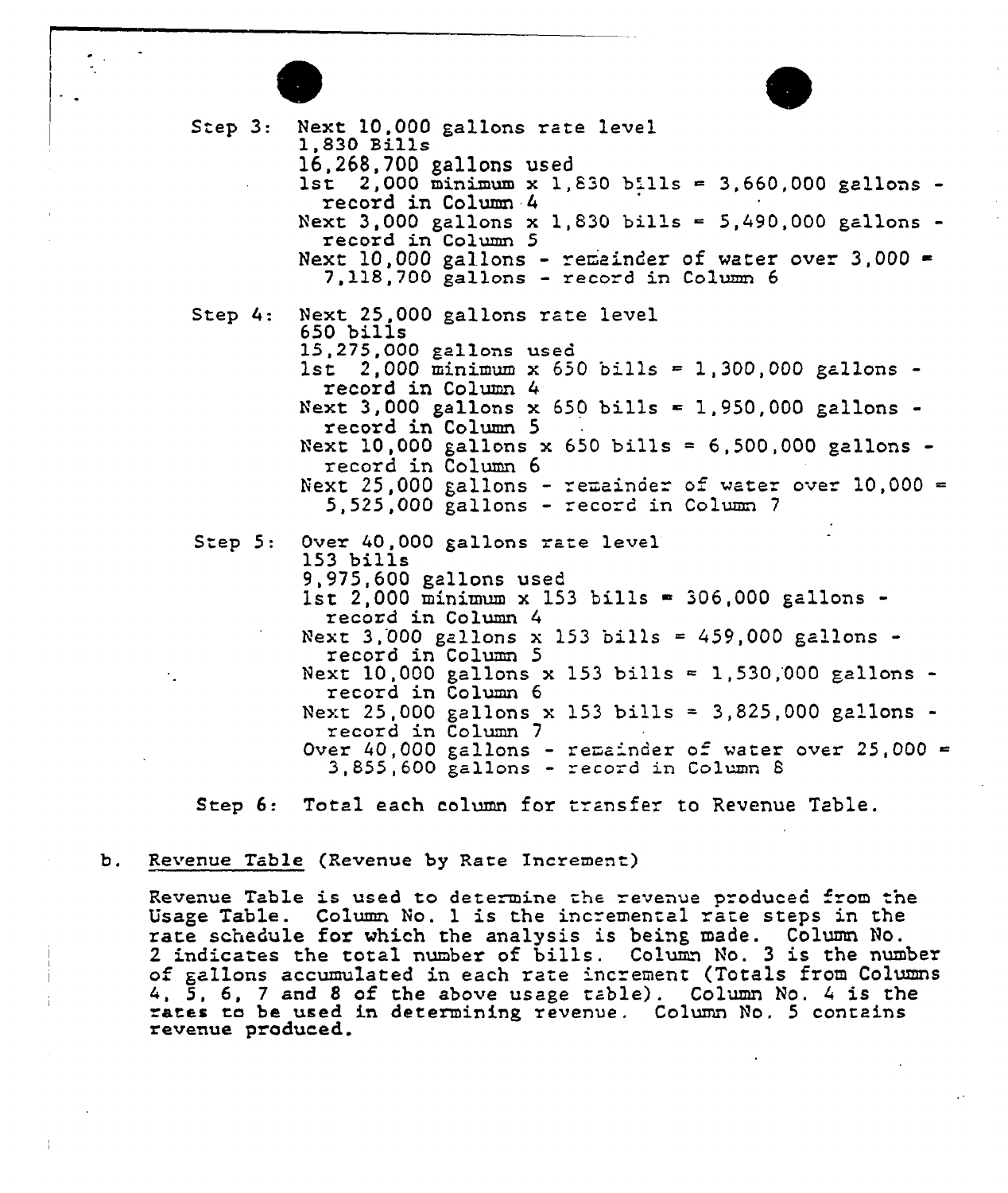

Example for completing Revenue Table is as follows:

Complete Columns No. 1, <sup>2</sup> and 3 using information from Usage Table.

Complete Column No. 4 using rates either present or proposed.

Column No. 5 is completed by first multiplying the bills times the minimum charge.

Then, starting with the second rate increment, multipl Column No. 3 by Column No. <sup>4</sup> and total.